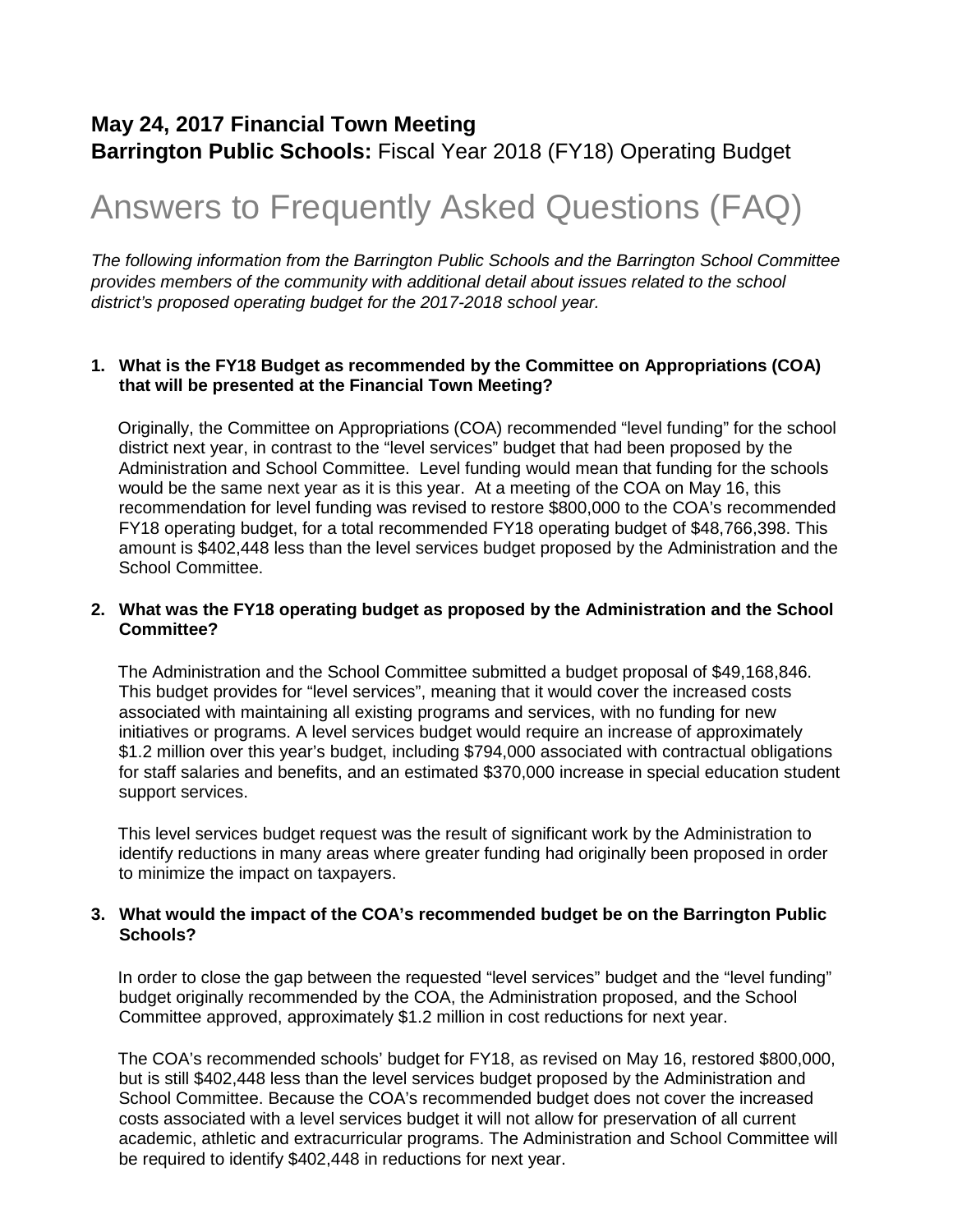#### **4. If the COA's recommended budget is approved, how will the Administration and School Committee identify areas for reduction?**

The Administration will, once again, utilize a comprehensive process for the identification of possible reductions to the FY18 operating budget. The Administration will evaluate all components of the pre-K to 12 educational program, looking carefully at the impact of any potential cuts on programs and schools. State and Federal mandates, the Rhode Island Basic Education Program (BEP), and graduation requirements as defined by the Rhode Island Department of Education (RIDE) will be prioritized. Class size in core subject areas will be reviewed again with the Barrington High School administrative team. The Athletic Director will provide information regarding the District's athletic offerings, including student participation in different programs and the cost per student by program. Any potential cuts will have an impact on students in the form of higher student/teacher ratios and the elimination of programs and electives. Once a budget has been approved at the Financial Town Meeting, any additional required reductions, as identified by the Administration, will receive close scrutiny by the School Committee.

#### **5. Given the proposed elimination of all Middle School athletic programs and some High School athletics, could these programs be preserved by charging a fee to the families of participants?**

No. State laws and regulations prevent school districts from charging the user fees that some neighboring states impose.

#### **6. What are the property tax levy increases associated with the COA's recommended school budget as compared to the budget as submitted by the Administration and the School Committee?**

The COA's recommended FY18 total schools' operating budget, including the reinstatement of \$800,000, would result in a property tax levy increase of 28 cents per \$1,000 of assessed value. The level services budget of \$49,168,846 as submitted by the Administration and School Committee, would result in a property tax levy increase of an additional 14 cents per \$1,000 of assessed value, for a total increase of 42 cents per \$1,000 of assessed value. This does not include the tax increase resulting from the municipal budget, capital budget, and Middle School Bond.

#### **7. What are the total property tax levy increases associated with the COA's recommended budget as compared to the budget as submitted by the Administration and the School Committee?**

The COA's recommended budget would result in a **tota**l property tax levy increase of \$1.38 per \$1,000 of assessed value. The level services budget, as submitted by the Administration and School Committee, would result in a **total** property tax levy increase of \$1.52 per \$1,000 of assessed value, according to Town Finance Director, Kathy Raposa.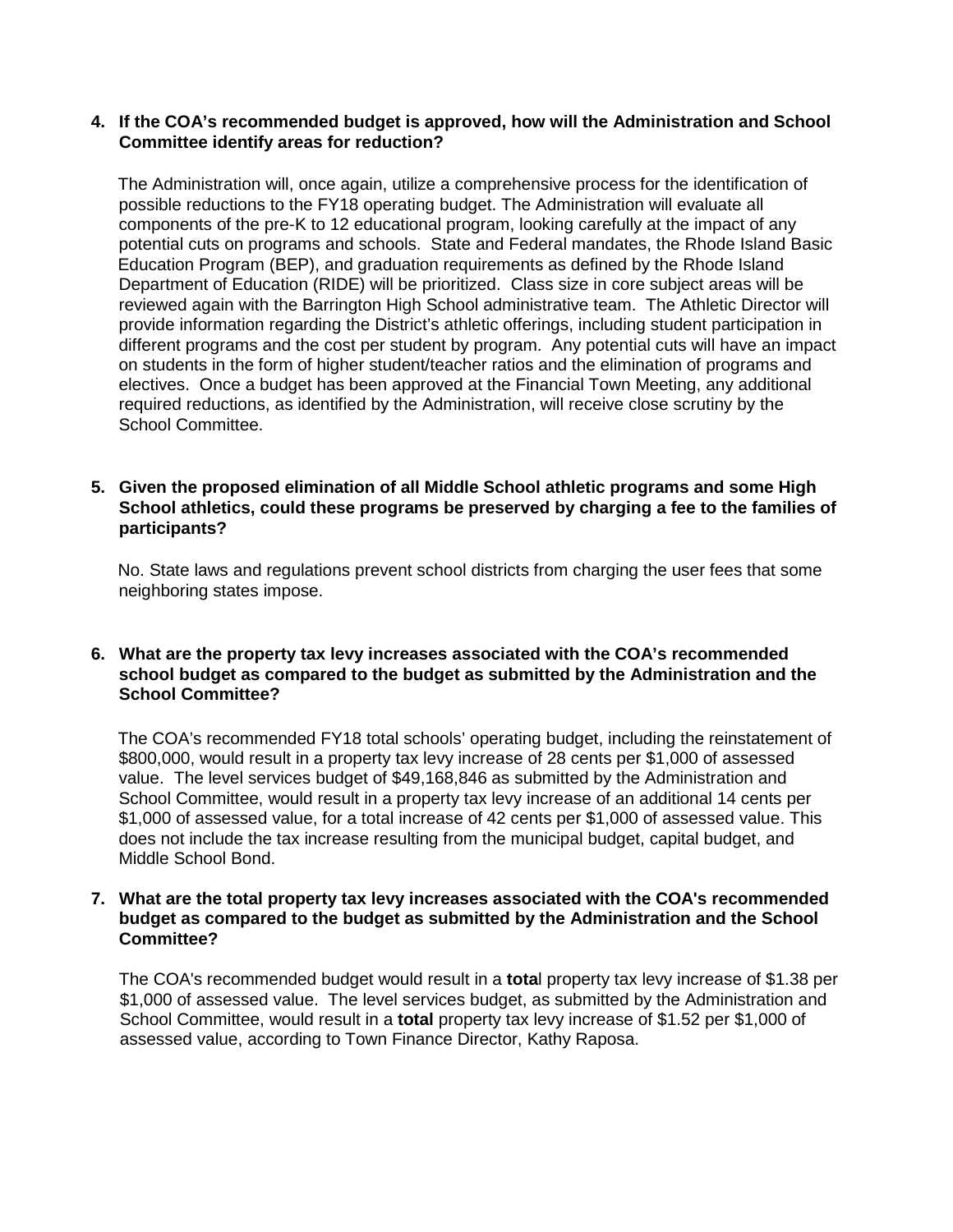#### **8. Is it true that the Barrington Public Schools "spends down" its accounts in June?**

The large increase in spending in June includes the advanced payment of teacher salaries and benefits. Article 24, Section 2 of the collective bargaining agreement with the National Education Association Barrington (NEAB) includes the following statement: "All persons on the Teachers' Salary Schedule will be paid in twenty-six (26) equal installments commencing in September, provided, however, those payments due during the months of July and August shall be paid prior to June 30."

#### **9. Is it true that BPS ends every fiscal year with a budget surplus?**

The Barrington Public Schools' budget is a balanced budget, yet some expenses vary and are not easily estimated in advance, such as support services for special education and out-ofdistrict tuition. During the year, the Administration monitors all costs and makes adjustments in spending as needed. As a result of this careful monitoring, the District has, in recent years, ended the school year within approximately 1.5% of the total approved budget. The Town and Barrington Public Schools have been acknowledged by bond rating agencies for their responsible fiscal management. Any surplus funds at the end of the school year are used for one-time, long-term capital improvement projects, which are eligible for 35% State Housing Aid reimbursement. The strategic use of these funds for facility repairs and improvements has allowed our community to avoid issuing bonds for many capital projects.

[Here is a link to the most recent completed projects.](http://www3.barringtonschools.org/businessoffice/Budget/Capital%20Project%20History%20FY06%20-%20FY16.pdf)

#### **10. Although funding for the new Barrington Middle School (BMS) project is not part of the District FY18 Operating Budget, I'm interested in learning more about it. How can I follow its progress?**

The BMS Building Project has its own website, https://www.bmsproject.org, that serves as a resource for all current and archived information relative to the project. You can also follow the progress of the project by attending a BMS Building Committee meeting. The BMS Building Committee meets on a regular basis, most often in the BMS Library. All meetings are open to the public and the meeting schedule is available on the project website. The next meeting of the BMS Building Committee will be held on Monday, June 12, at 7:00 p.m. in the BMS Library.

#### **The following documents provide additional information about the approximately \$1.2 million in reductions proposed prior to the COA restoration of \$800,000:**

- [PowerPoint: Impact report on proposed FY18 budget reductions,](http://www3.barringtonschools.org/businessoffice/Budget/FY18%20Level%20Serv%20Budget%205-4-2017.pdf) May 4, 2017
- [Memo: Superintendent's FY18 budget update to the School Committee,](http://www3.barringtonschools.org/businessoffice/Budget/Memo%20to%20SC%20FY2018%20Budget%205-5-2017.pdf) May 5, 2017
- [Link to list of Proposed Programs Impacted based on the \\$1.2m](http://www3.barringtonschools.org/businessoffice/Budget/FY18%20Proposed%20Program%20Reduction%205-4-2017.pdf) [Reductions](http://www3.barringtonschools.org/businessoffice/Budget/FY18%20Proposed%20Program%20Reduction%205-4-2017.pdf) May 5, 2017